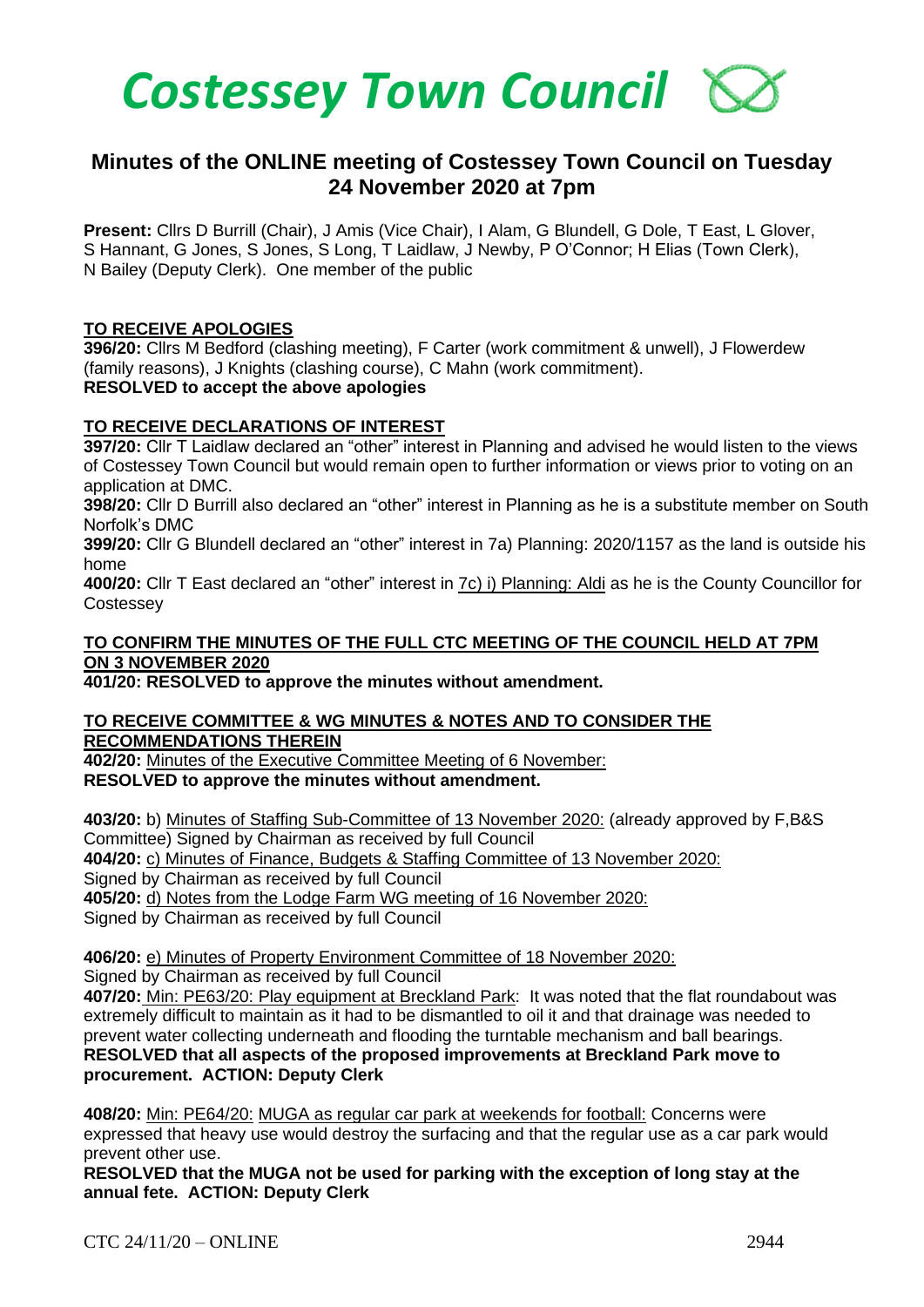**409/20:** Min: PE066/20: Army Cadets' signage:The sign's dimensions had been submitted**. RESOLVED to approve the 66cm x 90cm sign and its design. ACTION: Deputy Clerk**

**410/20:** Min: PE068/20: Felled Wood Policy: Current practice was to 'chip' small branches and leave logs in a nearby safe place, as a wildlife habitat.

**RESOLVED to formalise current practice into a Policy. ACTION: Deputy Clerk**

**TO RECEIVE UPDATES ON MATTERS IN THE MINUTES NOT LISTED BELOW** (NO resolutions) **411/20:** Min: PE065/20: SNC Community Action Fund: The Sona Arch play equipment and Sensory Garden had been suggested, but needed further research

**412/20:** Min: 372/20: Parish Partnerships suggestions: Wig-Wags: A site visit was to take place with NCC Highways' preferred supplier to ascertain the best location for these. **ACTION: Deputy Clerk**

**413/20:** Min: 373/20: To consider purchasing Pedestrian Crossing signs for Sir Alfred Munnings Road @ approx. £800: These were on order.

**414/20:** Rainbow Benches: These were being chased. **ACTION: Deputy Clerk 415/20:** Min: 379/20: "Houses" were actually social housing dwellings

## **416/20: RESOLVED TO ADJOURN THE MEETING FOR 15 MINUTES' PUBLIC PARTICIPATION**

**Items Raised:** Speed cameras in West End - the member of the public had also contacted NCC Highways and was awaiting a response. A new trial of different cameras was planned. **The meeting was reconvened.**

#### **TO MAKE RECOMMENDATIONS ON PLANNING APPLICATIONS, AND RECEIVE INFORMATION ON APPEALS & OTHER PLANNING MATTERS 417/20: a) Planning applications for consideration:**

i) 2020/1157: **AMENDMENT** - Mr Nnewima Nwaforizu - Land South of Kestrel Avenue - Erection of 2 bungalows with Associated Parking - It had never been envisaged that this piece of land would have buildings on it, only car parking spaces, plus access issues had not been solved.

**RECOMMEND REFUSAL on the same grounds as previously with the removal of the words "and a shop".** 

ii) 2020/1864: Mr & Mrs Vincent - 26 Northview Road, NR5 0BG - Single storey rear flat roof extension – **Comment: House is being remodelled with a room on the site of the patio – APPROVE**

iii) 2020/2013: D&K Williams - 230 Norwich Road, NR5 0LH - Front and side extension – **Comment: Many near-by houses have done similar extensions – APPROVE**

iv) 2020/2043: Mr Roger Madle - 48 Beaumont Road, NR5 0HG - Demolition of existing single storey extensions & replace with rear single storey extension - **APPROVE, but extra party wall insulation should be added**

v) 2020/2111: Mr K Mills - 4 Hilda Brookes Way, NR5 0NU - Single storey side and rear extension with raised patio and double garage **Comment: Objections noted. This is a very tight fit. There appear to have been a number of previous extensions with a double garage already in situ on the other side of the plot. The left hand side of the proposed garage door is not accessible from the drive as the house corner is in the way and any vehicle coming out of the proposed garage in a straight line would hit the side of the house. The doubling up of the double garage would take up 1/3 of the existing garden. There is restricted parking in the area. The additional garage is overbearing, not suitable in its current size and constitutes overdevelopment of the site - REFUSE**

## **418/20: b) Information & Planning decisions received from South Norfolk & Norfolk County**

**Councils:** (\*Information only. (No decisions needed) See separate sheet – Noted 2020/1747: 104 West End: This has already been built. Discussion of what SNC Enforcement were able to do. As this was under discussion at SNC, Clerk to write to case officer in two weeks asking what action SNC proposed to take. **ACTION: Town Clerk**

## **419/20: c) Pre-application consultation:**

i) Aldi: 1966 sqm store, William Frost Way – [www.aldiconsultation.co.uk/Longwater](http://www.aldiconsultation.co.uk/Longwater)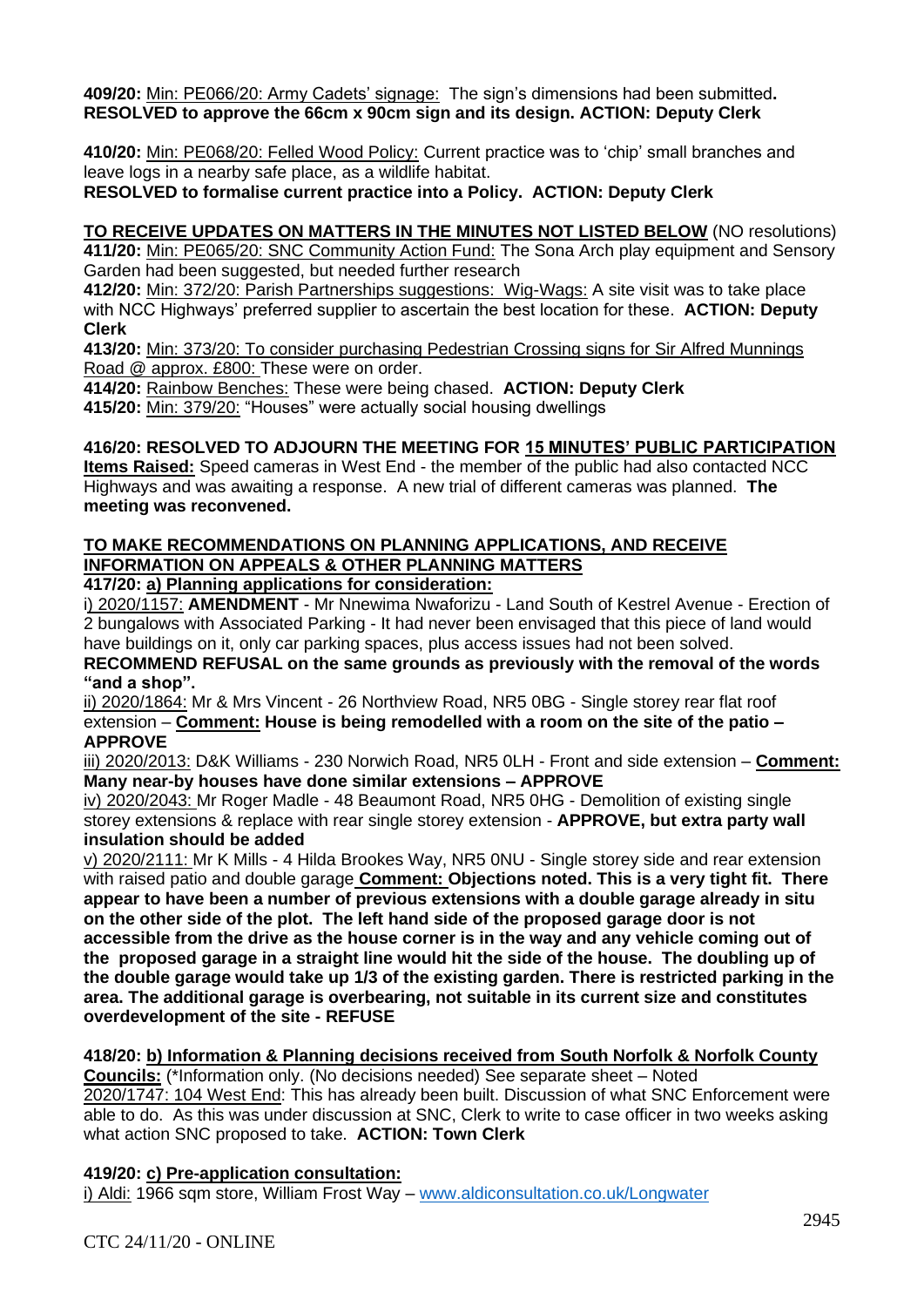Tel: 020 7139 5010. As this is pre-application Cllrs to make their own individual submissions. **ACTION: All Councillors**

## **TO CONSIDER FINANCE MATTERS**

**420/20:** a) To approve the accounts for October 2020 and receive a short budget report incl payments over £500: The F, B&S Committee had discussed the figures

At the end of October council was 7/12 (58%) of the way through the financial year and was in budget by £359,821. it had received 87.2% of its budgeted income and spent 44.3% of its budgeted expenditure. Council has received both instalments of the precept (£659,751). Some cost centres are showing a potential overspend, though many will even out over the year (eg Subscriptions at 93.3% & Insurance at 99.7%) as these are generally paid annually at the beginning of the financial year. Due to COVID-19 Council has received NO income from hall hires except for pre-payments carried over, nor any commission, but halls opened on a limited basis from September. Following Government guidelines on lockdown, halls were closed & there was a shortfall in hall income. However, Council is fortunate that the Government changed the rules on Business Interruption Grants for local councils and CTC received £10,000 for both the Costessey Centre and Breckland Hall and £ 7,500 for Queen's Hills Community Centre, based on rateable values to mitigate the loss in hirer income. Burial & Memorial fees are lower than anticipated (42.4%) - they are sporadic and cannot be accurately predicted. Council has now received both instalments of CIL receipts (£7,022.04); this is an unknown quantity and varies according to planning consents granted in Costessey. There is a Property Maintenance EMR which will be used to fund property maintenance and smooths out the variable peaks & troughs over the years. **RESOLVED to approve the accounts for October in the balance of £1,024,862.90**

**421/20:** b) To approve payment of the SNC invoice for dog waste collections for £4,266.60 + VAT: This is an annual charge.

**RESOLVED to pay the SNC invoice for dog waste collections for £4,266.60 + VAT. ACTION: Clerk**

**422/20:** c) To approve payment of the VA West Invoice for Greenhills Woods @ £8,400 + VAT: This is the final invoice. Project costs had been mitigated by selling felled timber. Replanting of the area with 1100 native trees as part of the felling licence conditions was about to start. **RESOLVED to pay the VA West Invoice for £8,400 + VAT. ACTION: Town Clerk**

**423/20:** d) To receive the External Auditor's report for 2019-20: The "unqualified" report was the highest level of report as there were no issues raised. The "exemplary" reports continue year after year and the office staff were complimented and thanked on the excellent outcome once again. **ACTION: Town Clerk**

## **TO CONSIDER HIGHWAYS MATTERS**

**424/20:** a) Parish Partnerships: To receive further information: The Deputy Clerk had a site visit with the NCC supplier and the School Head to decide on the best location for the Wig Wags for 2021-22. The current year's project for speed humps in Norwich Road and Sunny Grove was about to start construction.

**425/20:** Alex Moorhouse Way and Dereham Road by Roundwell: Dips in surface carriageway to be reported and an inspection of both sites requested. **ACTION: Town Clerk**

## **TO RECEIVE CORRESPONDENCE** (Verbal and written)

**426/20:** Consultation on SNC's proposal to re-make a Public Space Protection Order (PSPO) under the Anti-social Behaviour, Crime and Policing Act 2014: It was noted that an Order had been in place since 2017, but no fines had been handed out. There was only one Dog Warden for the whole of SNC area. Additional wording should be included requiring dog walkers to carry two dog poo bags, otherwise they should face a fine.

**RESOLVED to approve the order with the additional wording. ACTION: Town Clerk**

## **TO RECEIVE DISTRICT COUNCILLORS' REPORTS**

**427/20:** DCllr L Glover had attended two meetings - a Licensing Meeting, where new streamlined policies had been introduced, and the Annual Meeting of the Records & Archives.